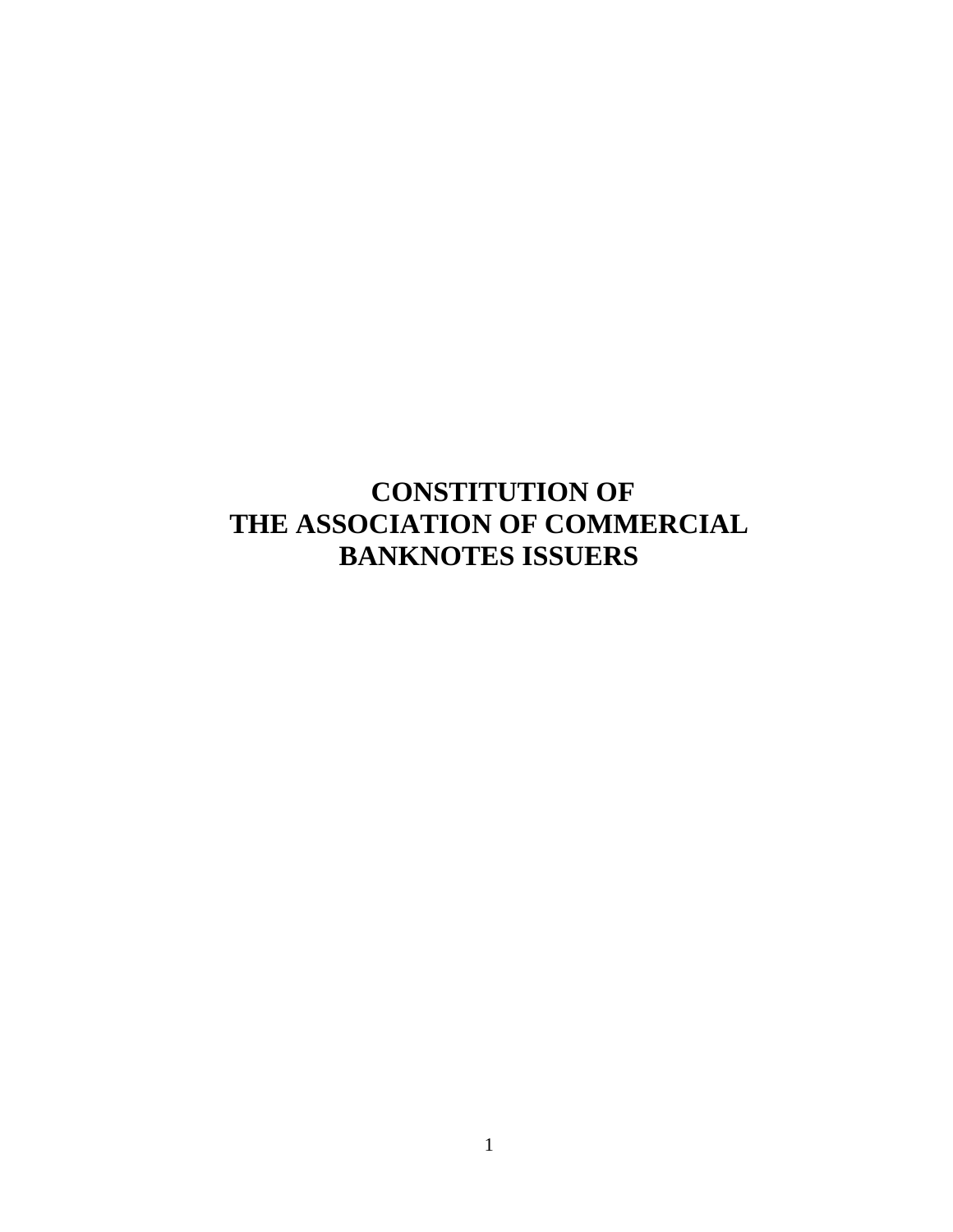|  | <b>Table of contents</b> |  |  |  |
|--|--------------------------|--|--|--|
|--|--------------------------|--|--|--|

|           | 1. Introduction                                                             | $\mathbf{3}$ |
|-----------|-----------------------------------------------------------------------------|--------------|
| 2.        | <b>Interpretation</b>                                                       | 3            |
| <b>3.</b> | <b>Purpose and Terms of Reference</b>                                       | 3            |
| 4.        | This constitution                                                           | 5            |
|           | <b>5.</b> Structure and Governance                                          | 5            |
| 6.        | <b>Decision making</b>                                                      | 6            |
|           | <b>7.</b> Finance and Funding                                               | 6            |
| 8.        | <b>Secretariat</b>                                                          | 7            |
|           | 9. Membership                                                               | 7            |
|           | 10. Confidentiality                                                         | 8            |
|           | 11. Leaving the Association of Commercial Banknote Issuers                  | 8            |
|           | 12. Dissolution of the Association of Commercial Banknote<br><b>Issuers</b> | 8            |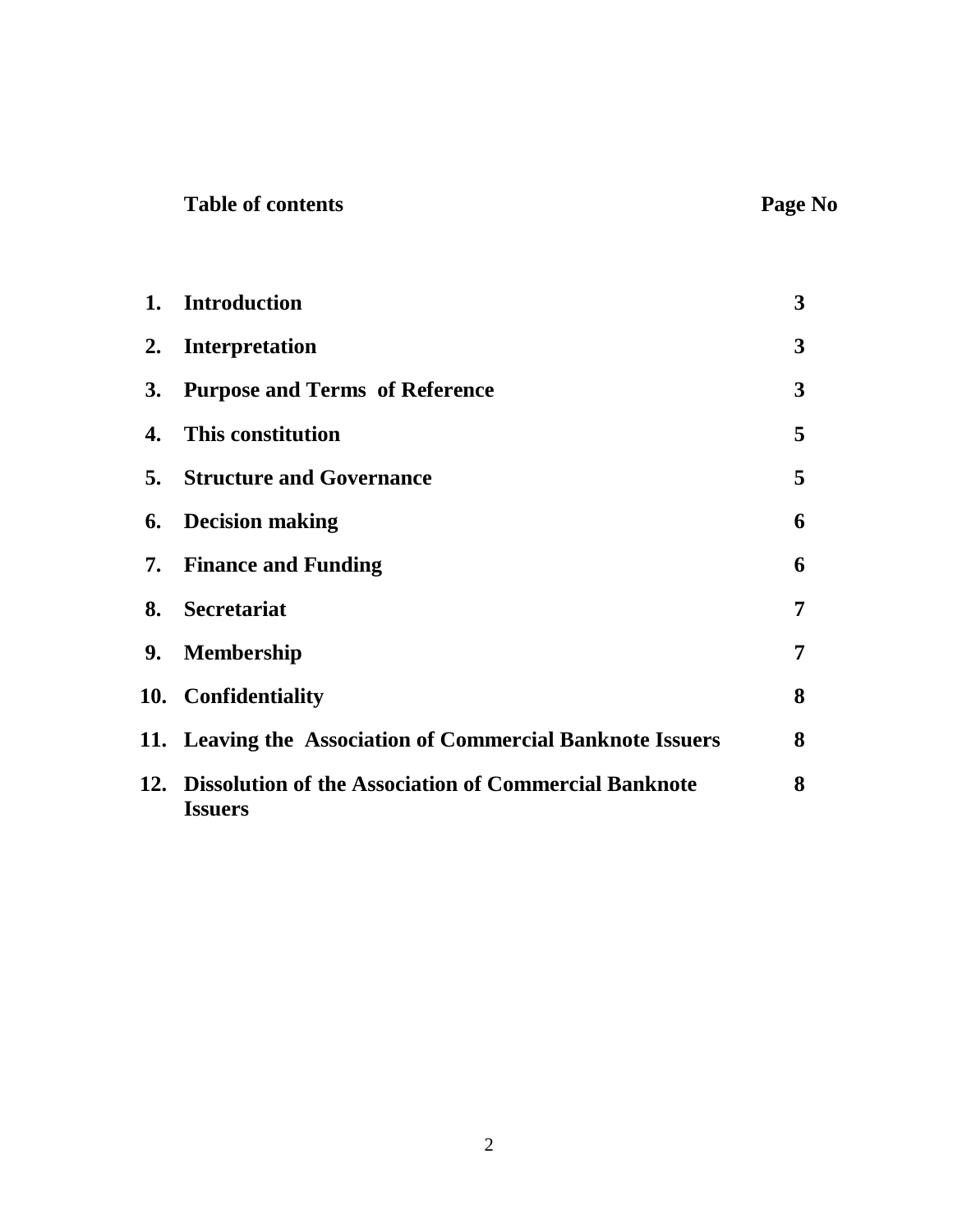# **1. Introduction**

- **1.1.** This document constitutes an agreement amongst the Members in relation to an association which exists to promote the objectives.
- **1.2.** The association will be called "*The Association of Commercial Banknote Issuers*" and will generally be referred to as "*ACBI*".

# **2. Interpretation**

- **2.1.** In this constitution, unless the context otherwise requires:
	- 2.1.1. "**ACBI**" means "The Association of Commercial Banknote Issuers"**.**
	- 2.1.2. **"Constitution"** means this constitution, as amended from time to time.
	- 2.1.3. **"Member"** means any organisation, or its legal successor, that has been admitted as, and has not ceased to be, a member of ACBI.
	- 2.1.4. **"Objectives"** means the objectives of ACBI set out in Section 3, as amended from time to time.
	- 2.1.5. **"Banknotes" means notes issued by the authorised banks in Scotland and Northern Ireland.**

# **3. Purpose and Terms of Reference**

#### **3.1. Purpose**

The Association of Commercial Banknote Issuers (ACBI) has been established pursuant to matters highlighted in the following UK Treasury consultations:

"Banknote issue arrangements in Scotland and Northern Ireland" (July 2005); and "Financial stability and depositor protection: further consultation" (July 2008).

ACBI provides a forum to assist the Bank of England in the discharge of its responsibility for maintaining confidence in the integrity of all paper currency in the UK and it supports the Bank of England in this area in relation to all banknotes issued by the note-issuing banks in Scotland and Northern Ireland.

ACBI facilitates discussion, debate and co-operation amongst its Members on matters of mutual interest or concern that relate to banknote issuance and that are noncompetitive in nature.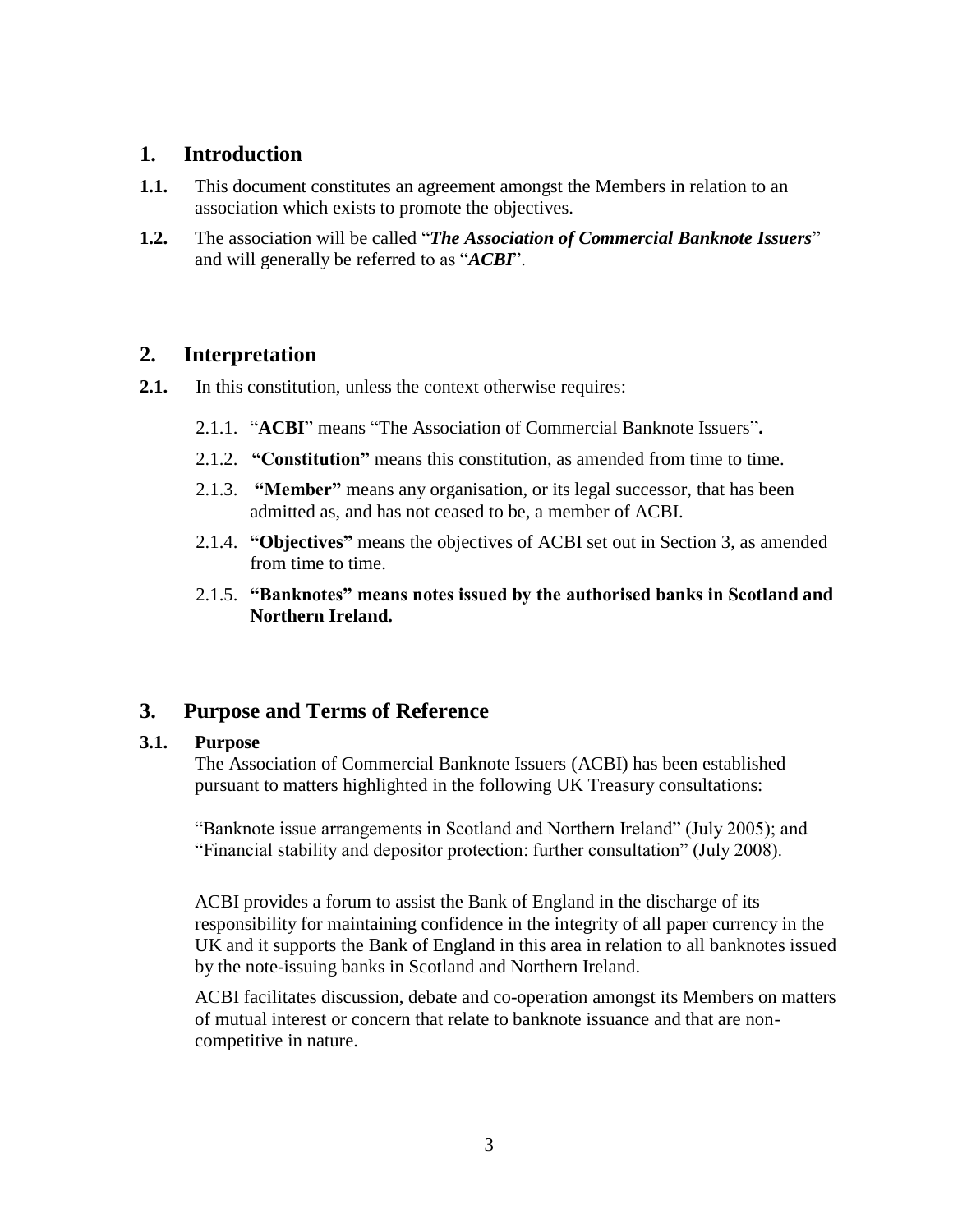#### **3.2. Out with scope**

ACBI will not address matters or issues that are:

- 3.2.1. On the agenda of the Payments Council Cash Services Group
- 3.2.2. Related to the Note Circulation Scheme
- 3.2.3. Of a commercially sensitive nature

#### **3.3. Objectives**

- 3.3.1. To provide a forum whereby Member organisations can discuss matters relating to the Banknote Regulations and Rules with a view to facilitating their effective deployment;
- 3.3.2. To create and maintain a register of Scottish and Northern Ireland banknotes currently in circulation;
- 3.3.3. To maintain and periodically publish statistics of counterfeiting trends in relation to Scottish and Northern Ireland banknotes;
- 3.3.4. To discuss and share best practice in relation to the development of new security features and means of detecting counterfeit notes;
- 3.3.5. To oversee and offer advice on the development, production and distribution of information and educational material relating to Scottish and Northern Ireland banknotes;
- 3.3.6. To discuss the introduction by any of the Scottish or Northern Ireland authorised banks of any new banknote denominations;
- 3.3.7. To share best practice in relation to the launch of new banknote designs as well as to act as a collaborative forum to support the launch of a new banknote series by an individual member;
- 3.3.8. To support an individual note issuing bank to respond effectively and flexibly in the public interest to circumstances involving a major counterfeit attack on a Scottish or Northern Ireland banknote;
- 3.3.9. In accordance with relevant legislative provisions, to liaise with and assist the Bank of England in the management of the practical consequences of any current issuer ceasing to issue its own notes.
- 3.3.10.To publish information relating to the activities of ACBI where deemed appropriate by the Members and using publication media approved by the Members.
- 3.3.11.To liaise with such other groups, organisations and government bodies as the Members may decide for the purposes of securing achievement of the association's objectives.
- 3.3.12.To nominate individuals from ACBI who will represent it at meetings of other groups or organisations, from time to time.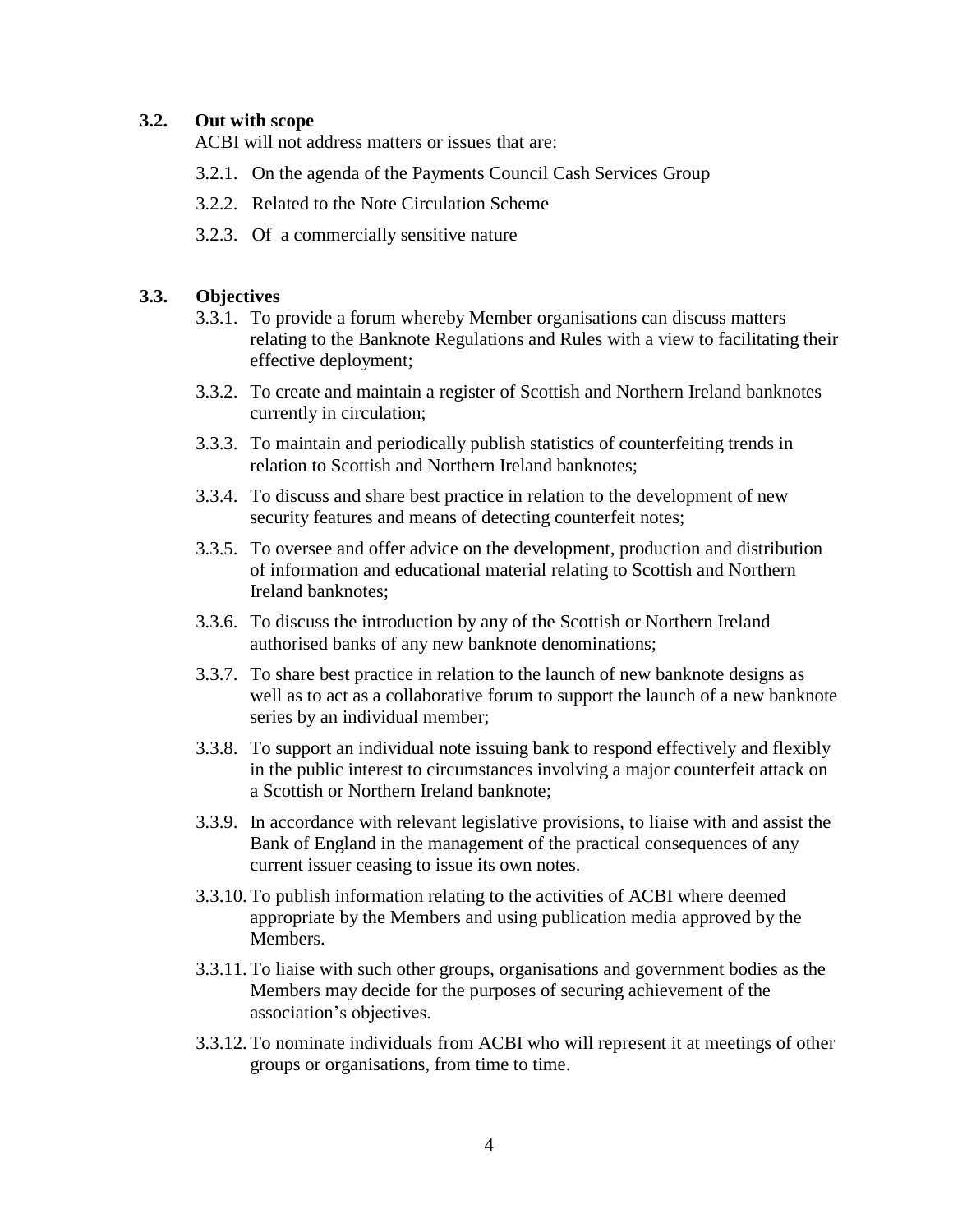# **4. This constitution**

- **4.1.** This constitution will come into effect on 1<sup>st</sup> March 2010 (the Effective Date) and it will replace all previous constitutions and/or rules or Terms of Reference that may have been in effect prior to the effective date.
- **4.2.** Each Member is bound by this constitution and by subsequent amendments to it.
- **4.3.** Except to any extent otherwise expressly provided for in this Constitution, no person other than a Member shall have any right under the Contracts (Rights of Third Parties) Act 1999 to enforce any provision (express or implied) of this Constitution, but this sub-clause does not prejudice any right or remedy of any third party which may exist or be available apart from such Act.
- **4.4.** This constitution may be amended by resolution passed at a meeting of the Members or by written resolution signed on behalf of all Members. Bank of England will be consulted regarding any proposed changes to the ACBI constitution.

# **5. Structure and Governance**

## **5.1. Composition of ACBI**

Each Member shall nominate as its principal representative on ACBI a senior representative from its Payments, Cash Services or other relevant business area who has the expertise, experience and authority required to address matters likely to be considered by the association. In addition, Members will nominate a suitable alternate who will attend meetings of the association instead of the principal representative, in the event that the principal representative is unable to attend.

#### **5.2. Relationship to other Cash and Banknotes Groups**

ACBI is not subordinate to any other Cash or Banknotes Groups - for example the Payments Council Cash Services Group, the National Anti-Counterfeiting Forum – in that it will discuss an agenda specific to Scottish and Northern Ireland banknotes.

#### **5.3. Chairmanship**

Chairmanship of ACBI will rotate amongst the Members on an annual basis, or at such other intervals as may be agreed by the Members.

#### **5.4. Sub Committees and Working Groups**

- 5.4.1. From time to time, ACBI may authorise the establishment of sub-committees or working groups to undertake such work and responsibilities as may be delegated to them. The composition of each sub-committee or working group will be agreed by the Members and may include principal or alternate representatives and/or such other personnel as the Members may consider possess knowledge, skills and experience relevant to the achievement of the specific objectives of the sub-committee or working group.
- 5.4.2. Each sub-committee or working group will report and make recommendations to ACBI, which will have responsibility for agreeing each sub-committee's or working group's remit, scope and Terms of Reference and will remain the sole decision-making body.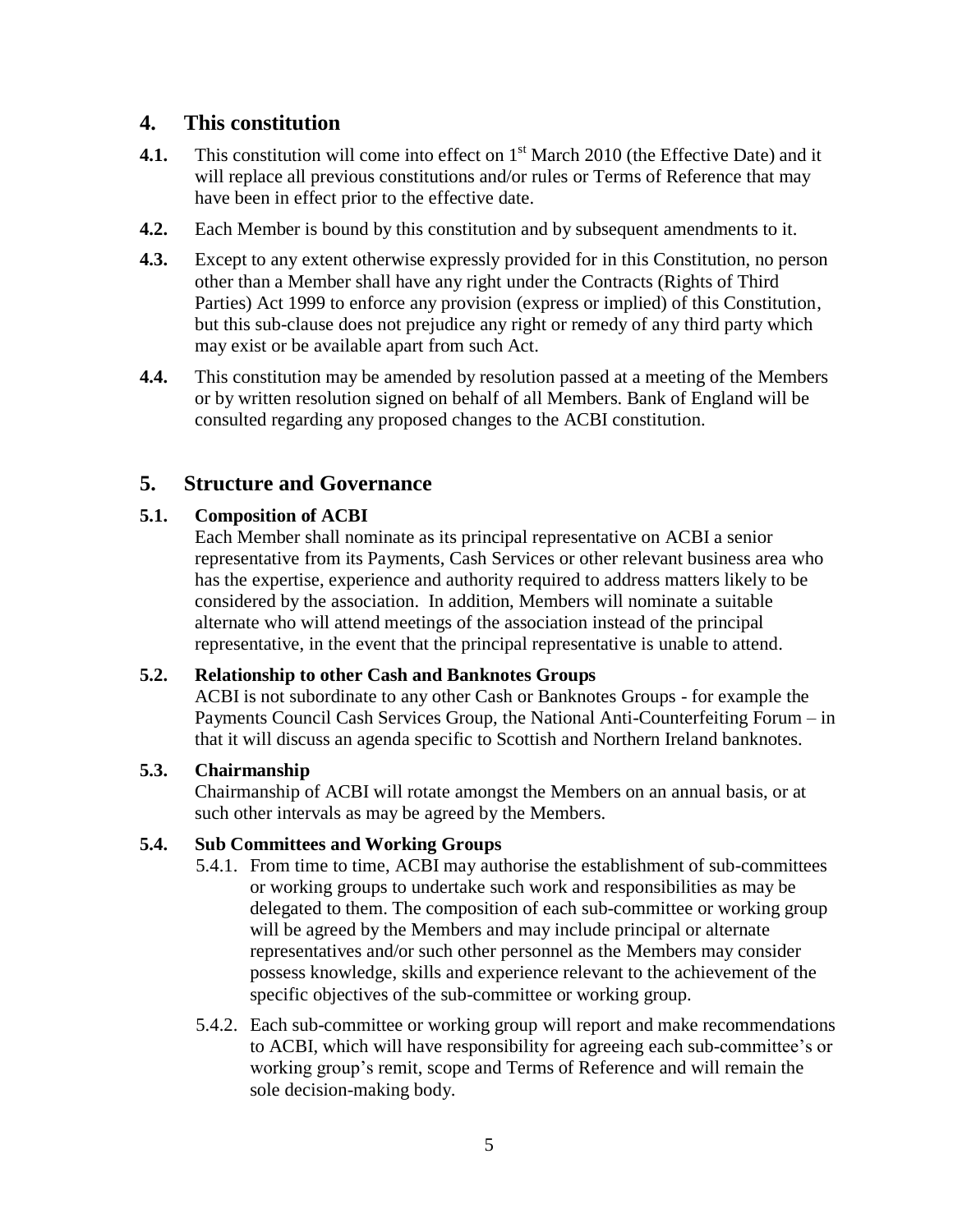5.4.3. ACBI may terminate the operation of any sub-committee or working group.

#### **5.5. Frequency of Meetings**

- 5.5.1. ACBI will meet four times per year, or at such other intervals as may be agreed by the Members.
- 5.5.2. Sub Committees and Working Groups authorised by ACBI will meet at such intervals as are set out in their Terms of Reference.

#### **5.6. Attendance at meetings and Quorum**

- 5.6.1. Members of ACBI will be required to attend all meetings of the association.
- 5.6.2. In the event that the principal representative is unable to attend a meeting, the nominated alternate should attend in his or her stead.
- 5.6.3. Representatives nominated by Members to serve on sub-committees or working groups will be expected to attend all meetings of those subcommittees or working groups.
- 5.6.4. The preferred mode of attendance at association, sub-committee or working group meetings will be "face-to-face". However, subject to prior agreement and arrangement, attendance may be by video or telephone link.
- 5.6.5. The attendance of five of the voting Members will be required for a meeting of ACBI to be quorate.

# **6. Decision making**

**6.1.** Decision making will be by unanimous agreement of all voting Members and decisions and agreements reached on that basis will be binding on all Members.

# **7. Finance and Funding**

- **7.1.** ACBI's financial year will run from 1<sup>st</sup> January until 31<sup>st</sup> December each year.
- **7.2.** Prior to the end of each financial year, the Secretariat will prepare for approval of the Members an operational expenditure budget for the following financial year.
- **7.3.** The cost of ACBI's annual operational expenditure will be shared by the Members in such proportions as may be decided by the Members from time to time.
- **7.4.** ACBI may open a bank account to be operated as decided by the members in order to receive funding payments from Members and facilitate the handling of the association's financial transactions.

# **8. Secretariat**

**8.1.** Secretariat services will be provided to ACBI by the Committee of Scottish Clearing Bankers (CSCB), for which CSCB will levy an annual management fee to be agreed by the Members of ACBI.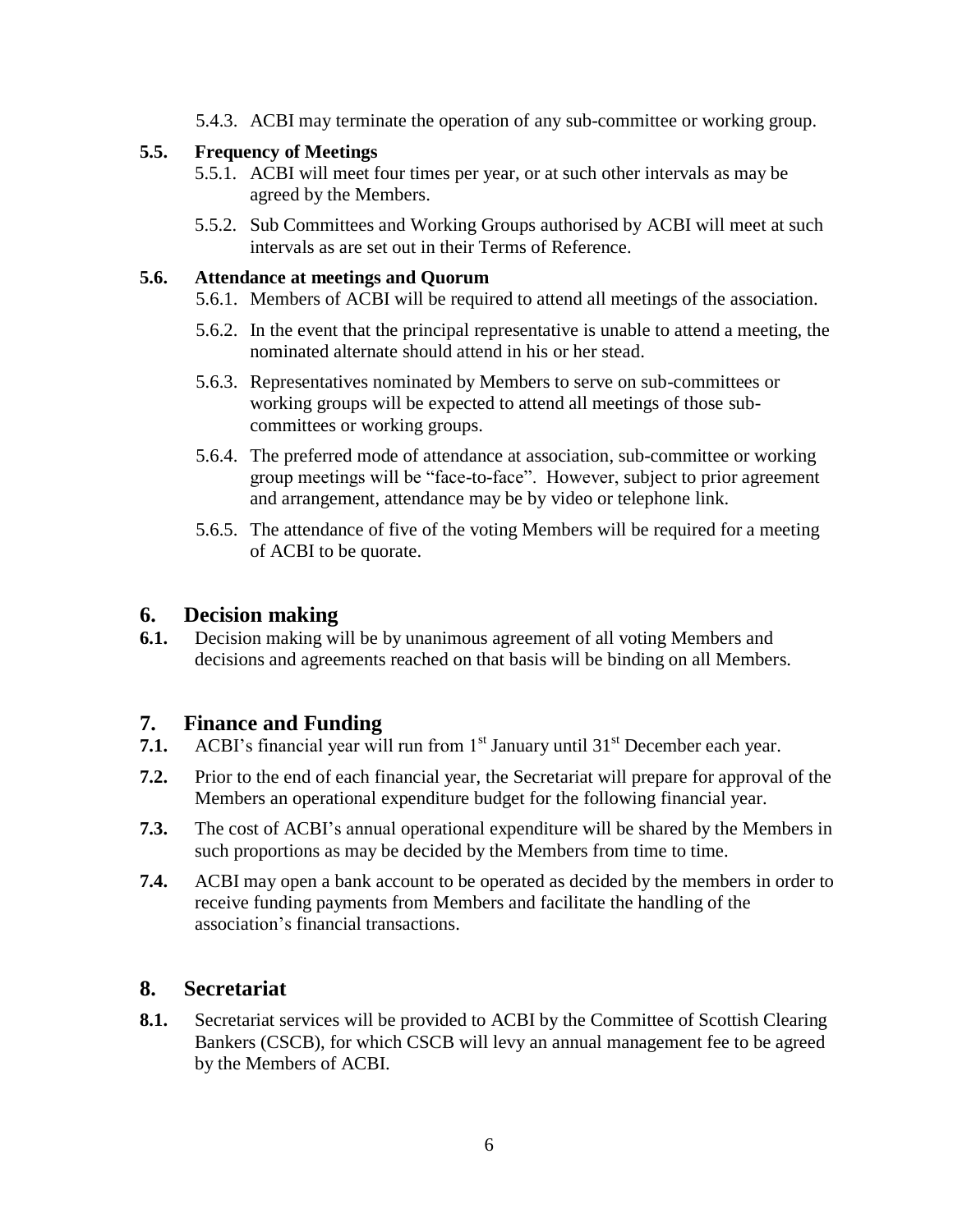# **9. Membership**

## **9.1. Members**

Members of ACBI will be those banks in Scotland and Northern Ireland which issue their own banknotes. The following organisations are confirmed as Members of ACBI and entitled to vote in its decision making processes as at the Effective Date:

Bank of Scotland, Bank of Ireland, Clydesdale Bank, First Trust Bank, Northern Bank, Royal Bank of Scotland and Ulster Bank.

#### **9.2. Non-Voting, ex officio attendees**

If they consider that it will be beneficial to the achievement of the association's objectives, the Members may, from time to time, invite other organisations to attend and take part in meetings of ACBI, whether for whole meetings or parts of meetings, on a non-voting, ex officio basis.

9.2.1. Bank of England and the Payments Council (formerly APACS) will be invited to attend meetings of ACBI on a non-voting, ex officio basis

## **9.3. Co-option of expert representatives**

Where they deem it appropriate, the Members may, from time to time, agree to coopt onto the association, or one of its sub-committees or working groups, expert representatives for the purpose of assisting with particular technical issues.

- 9.3.1. Such co-options will be for a temporary period only and will cease once the particular matters for which the co-option was initiated have been satisfactorily resolved or earlier, as decided by the Members.
- 9.3.2. Individuals or organisations temporarily co-opted to ACBI, or one of its subcommittees or working groups, will not be entitled to vote.

# **10. Confidentiality**

- **10.1.** Each Member agrees to keep confidential within the Member's organisation all information which has been received by virtue of Membership of ACBI, which by its nature is confidential or which the Member knows or should reasonably know is confidential, even following the date on which Membership ceases.
- **10.2.** Minutes of the meetings of ACBI will remain confidential and distribution will be restricted to the association's Membership, except as otherwise agreed by the Members. Minutes of meetings of ACBI will be made available to Bank of England and the Payments Council.
- **10.3.** This clause does not apply to information which (a) is already in the public domain when received or (b) is subsequently brought into the public domain otherwise than by such Member, or (c) was already known to the Member at the time of receipt and was not acquired by the Member under any obligation of confidence or (d) was independently developed by the Member without any use of confidential information provided by or through ACBI.